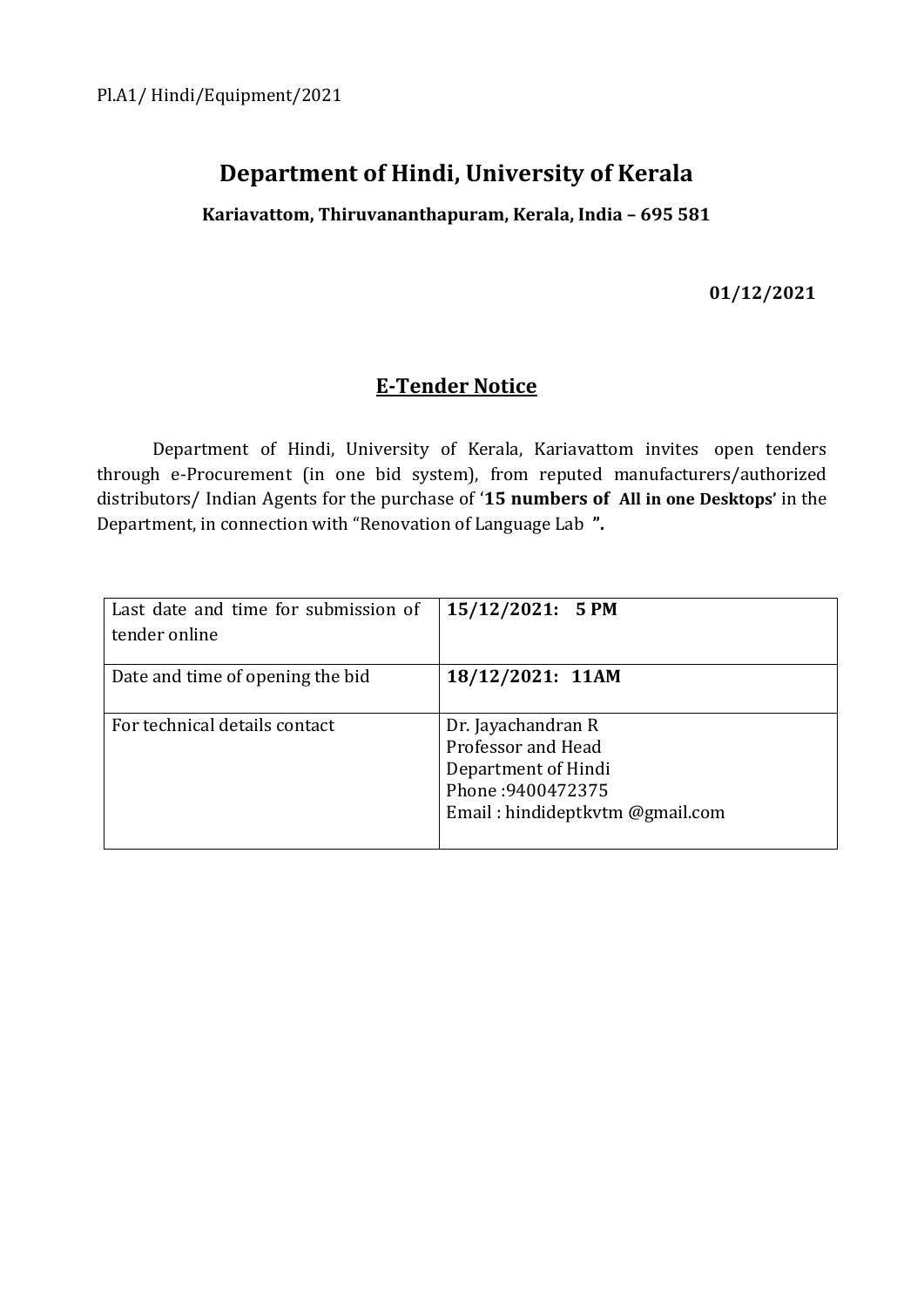## **TECHNICAL SPECIFICATIONS**

#### *All in one PC*

Processor: Intel Core i3 10 th generation or above Memory:8GB RAM DDR4 Hard Disk: Either 512 GB SSD or 256 GB SSD and 500 GB HDD Operating System: Microsoft Windows 10 Home Ports : Minimum 3 USB Port, 1 HDMI - out, 1 Headphone/Microphone combo Monitor: 18.5 inch/19 inch Webcam: FHD Camera with integrated microphones USB Keyboard USB Optical Mouse Communication: Integrated 10/100/1000 GbE LAN,Wi-Fi, Bluetooth Warranty: 3 Years comprehensive on site Warranty

## **Terms and Conditions**

- **1.** Every tenderer should submit Tender fee of **Rs. 2,500/-.**
- **2.** Every tenderer should submit Earnest Money Deposit (EMD) of **Rs.5,000/-.**
- **3.** Quantities can be increased or decreased by purchaser and bidder has to supply deviated quantities at the rates prescribed and approved by the purchaser in the tender document. Purchase of optional items will be finalized at the time of financial evaluation. However, the bidder must quote the optional items. The bidder should quote all items; partial quote will not be accepted.
- **4. Original Equipment Manufacturer (OEM) Certificate/ Undertaking:** If the bidder is not an OEM, Certificate of authorized dealership/ distributorship from the OEM for technical support to the bidder and supply of spares shall be furnished.
- **5.** Incomplete & conditional tenders and tenders received after the due date will be summarily rejected without assigning any reasons thereof.
- **6.** The bidder must not sub-contract the work to other providers.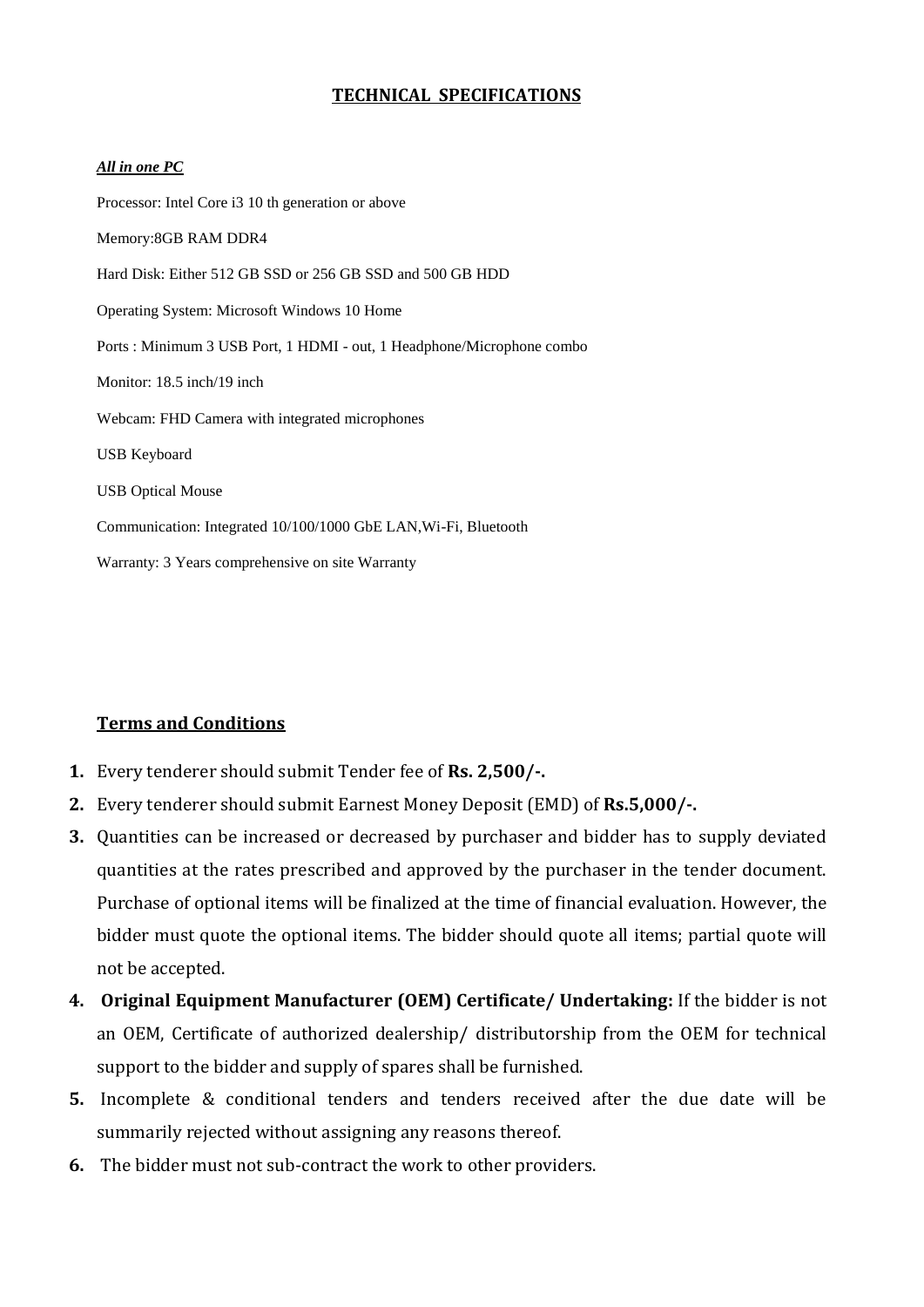- **7.** The prices quoted must be on **"all-inclusive till destination"** basis. The prices quoted should be inclusive of all Taxes, Insurance, Freight, Packing & Forwarding Charges, Handling, Delivery Charges, installation charges etc.
- **8. Payment terms:** Payment against delivery and successful installation of the equipment in the department.
- **9.** The configuration given is the minimum configuration that is/are required. Vendors may choose to supply higher/better/ enhanced systems/peripherals, but their financial quotes shall be treated as if they have been offered for the specified configuration only.
- **10.** The Bidder shall bear all the costs associated with the preparation of the documents, submission of its bid and we will in no case be responsible or liable for these costs, regardless of the conduct or outcome of the bidding process.
- **11.**The bid shall be typed and shall be signed by the bidder or a person duly authorized to bind the bidder to the contract.
- **12.**The bid shall contain no interlineations, erasures or overwriting except as necessary to correct errors made by the Bidder. In such case the person or persons signing the bid shall initial such corrections.
- **13.**The bidder is expected to examine all instructions, forms, terms, condition, and technical specifications in the tender Documents. Failure to furnish all information required by the tender Documents or submission of a bid not substantially responsive may result in the rejection of its bid.
- **14.**The bidders shall give undertaking that all the Components used in the equipment shall be original make as per the technical specifications submitted and the hardware/software shall be supplied with the authorized license certificates, if found contrary the supplier shall replace the component/equipment with original one at their own cost.
- **15.**Validity of tender: Tender submitted shall remain valid at least for 90 days from the date of opening the tender. Validity beyond three months from the date of opening of the tender shall be by mutual consent.
- **16.**Delivery and installation: Proposed delivery schedule should be mentioned clearly. **Delivery and installation should be made at Department of Hindi, University of Kerala, Kariavattom Campus Trivandrum - 695581, without any extra cost.** The Supply and installation of items must be made within four weeks from the date of issue of supply order. Delay in supply will lead to penalty @1% of the value of tender for every week of delay or part thereof. (i.e. exceeding three days will be calculated as one week). If it is found that the items so supplied are not as per supply order specifications, the supply